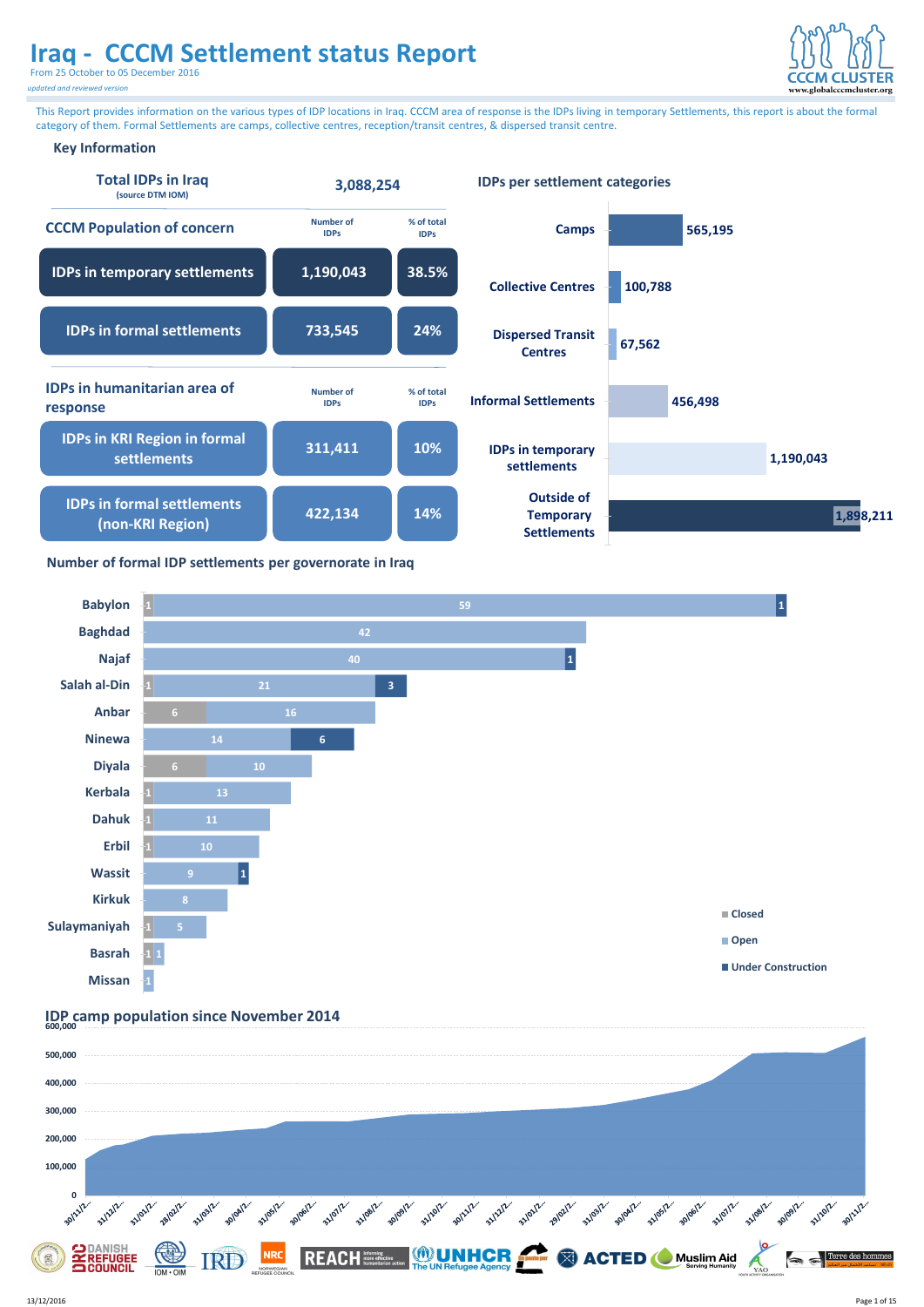From 25 October to 05 December 2016

*updated and reviewed version*

#### This Report provides information on the various types of IDP locations in Iraq. CCCM area of response is the IDPs living in temporary Settlements, this report is about the formal **Camps section**





| 6 Dahuk       | Sumel        | Shariya              | 16,986  | 20,000  |       | B.R.H.A    | <b>AFAD</b>          | Yes              |
|---------------|--------------|----------------------|---------|---------|-------|------------|----------------------|------------------|
| 7 Dahuk       | Zakho        | Berseve 1            | 10,491  | 12,500  | 52    | B.R.H.A    | <b>AFAD</b>          | Yes              |
| 8 Dahuk       | Zakho        | Berseve 2            | 9,235   | 9,100   |       | B.R.H.A    | <b>UNHCR</b>         | Yes              |
| 9Dahuk        | Zakho        | Chamishku            | 26,460  | 25,000  |       | B.R.H.A    | Government           | Yes              |
| 10 Dahuk      | Zakho        | Darkar               | 4,018   | 5,000   |       | B.R.H.A    | UN-Habitat           | Yes              |
| $11$  Dahuk   | <b>Zakho</b> | Dawadia              | 3,964   | 4,500   |       | B.R.H.A    | IOM / UN-Habitat     | Yes              |
| <b>Ninewa</b> |              |                      | 101,881 | 246,482 | 6,756 |            |                      |                  |
| 12 Ninewa     | <b>Akre</b>  | Bardarash            | 11,643  | 14,500  |       | B.R.H.A    | Government           | Yes              |
| 13 Ninewa     | <b>Akre</b>  | Mamilian             | 8,164   | 12,000  | 500   | B.R.H.A    | Government           | Yes              |
| 14 Ninewa     | Hamdaniya    | Hasansham U2         |         | 9,324   | 1,554 | 00/01/1900 | <b>UNHCR</b>         | $\boldsymbol{0}$ |
|               |              |                      |         |         |       |            |                      |                  |
| 15 Ninewa     | Hamdaniya    | Hasansham U3         | 10,860  | 11,616  |       | Government | <b>UNHCR</b>         | Yes              |
| 16 Ninewa     | Hamdaniya    | Khazer M1            | 29,561  | 42,000  |       | Government | <b>MoMD</b>          | Yes              |
| 17 Ninewa     | Hamdaniya    | Khazer M2            | 4,958   | 25,000  | 1,434 | Government | <b>MoMD</b>          | Yes              |
| 18 Ninewa     | Hamdaniya    | Qaymawa (Zelikan)    | 5,496   | 6,174   |       | B.R.H.A    | <b>UNHCR</b>         | Yes              |
| 19 Ninewa     | Hamdaniya    | Tel Aswad - Chamakol |         | 14,400  |       |            | <b>UNHCR</b>         | $\mathbf 0$      |
| 20 Ninewa     | Shikhan      | Essian               | 14,704  | 15,000  |       | B.R.H.A    | Government           | Yes              |
| 21 Ninewa     | Shikhan      | Mamrashan            | 5,297   | 18,000  | 232   | B.R.H.A    | <b>UNHCR WHH PWJ</b> | Yes              |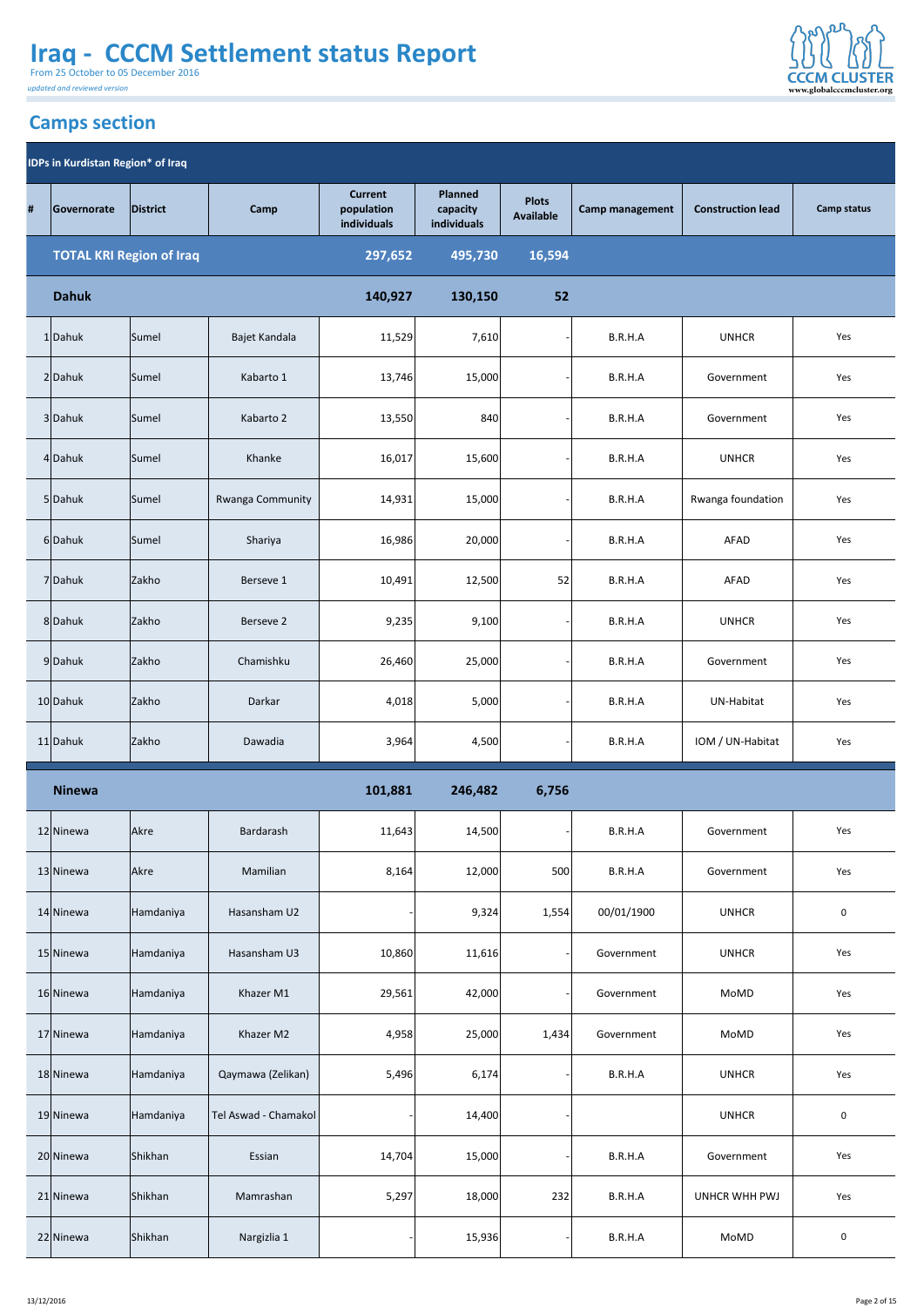From 25 October to 05 December 2016



| # | Governorate                | District                   | Camp                       | <b>Current</b><br>population<br>individuals | <b>Planned</b><br>capacity<br><b>individuals</b> | <b>Plots</b><br><b>Available</b> | <b>Camp management</b> | <b>Construction lead</b> | <b>Camp status</b> |
|---|----------------------------|----------------------------|----------------------------|---------------------------------------------|--------------------------------------------------|----------------------------------|------------------------|--------------------------|--------------------|
|   | 21 Ninewa                  | Shikhan                    | Nargizlia 2                |                                             | 24,480                                           |                                  | B.R.H.A                | MoMD                     | $\mathbf 0$        |
|   | 22 Ninewa                  | Shikhan                    | Sheikhan                   | 5,176                                       | 5,020                                            |                                  | B.R.H.A                | IOM/IHP/UK-AID           | Yes                |
|   | 23 Ninewa                  | Shikhan                    | Zelikan (new)              |                                             | 24,000                                           |                                  | B.R.H.A                | <b>MoMD</b>              | $\overline{0}$     |
|   | $24$ Ninewa                | Telafar                    | Amalla                     |                                             | 3,032                                            | 3,032                            | B.R.H.A                | <b>UNHCR</b>             | Yes                |
|   | 25 Ninewa                  | Tilkaif                    | Garmawa                    | 6,022                                       | 6,000                                            |                                  | B.R.H.A                | <b>UNHCR</b>             | Yes                |
|   | Erbil                      |                            |                            | 34,307                                      | 85,682                                           | 8,294                            |                        |                          |                    |
|   | $26$ Erbil                 | Erbil                      | Baharka                    | 5,010                                       | 4,955                                            | 129                              | ERC-BCF                | <b>UNHCR</b>             | Yes                |
|   | $27$ Erbil                 | Erbil                      | Harshm                     | 1,782                                       | 299                                              |                                  | ERC-BCF                | Government               | Yes                |
|   | $28$ Erbil                 | Erbil                      | Ankawa 2                   | 7,200                                       | 7,200                                            |                                  | Church                 | Church                   | Yes                |
|   | $29$ Erbil                 | Makhmur                    | Mousil governorate<br>camp | 160                                         | 160                                              |                                  | <b>ERC-BCF</b>         | MoMD                     | Yes                |
|   | 30 Erbil                   | Makhmur                    | Debaga 1                   | 10,483                                      | 14,640                                           | 502                              | <b>ERC-BCF</b>         | <b>ERC MoMD</b>          | Yes                |
|   | $31$  Erbil                | Makhmur                    | Debaga 2                   | 7,018                                       | 9,840                                            | 83                               | ERC-BCF                | <b>UNHCR</b>             | Yes                |
|   | $32$ Erbil                 | Makhmur                    | Debaga Stadium             | 2,654                                       | 3,588                                            | 80                               | ERC-BCF                | <b>UNHCR</b>             | Yes                |
|   | $33$ Erbil                 | Makhmur                    | Hasiyah                    |                                             | 45,000                                           | 7,500                            |                        | MoMD                     | No                 |
|   | Sulaymaniyah               |                            |                            | 20,537                                      | 33,416                                           | 1,492                            |                        |                          |                    |
|   | 34 Sulaymaniya             | Sulaymaniya                | Arbat IDP                  | 2,088                                       | 2,496                                            |                                  | Government             | <b>UNHCR</b>             | Yes                |
|   | 35 Sulaymaniya             | Sulaymaniya                | Ashti IDP                  | 14,334                                      | 15,768                                           |                                  | Government             | <b>UNHCR</b>             | Yes                |
|   |                            | 36 Sulaymaniyah Chamchamal | Barzinja                   | 133                                         | 912                                              | 125                              | YAO                    | UN-Habitat UNDP          | Yes                |
|   | 37 Sulaymaniya/Di<br> yala | Kalar                      | Qoratu                     | 1,510                                       | 6,240                                            | 647                              | <b>IDP</b>             | <b>UNHCR KURDS</b>       | No                 |
|   | 38 Sulaymaniya             | Dokan                      | Surdesh                    |                                             | 2,000                                            | 400                              | 00/01/1900             | Government               | <b>No</b>          |
|   | 39 Sulaymaniya             | Kalar                      | Tazade                     | 2,472                                       | 6,000                                            | 320                              | YAO                    | Government               | Yes                |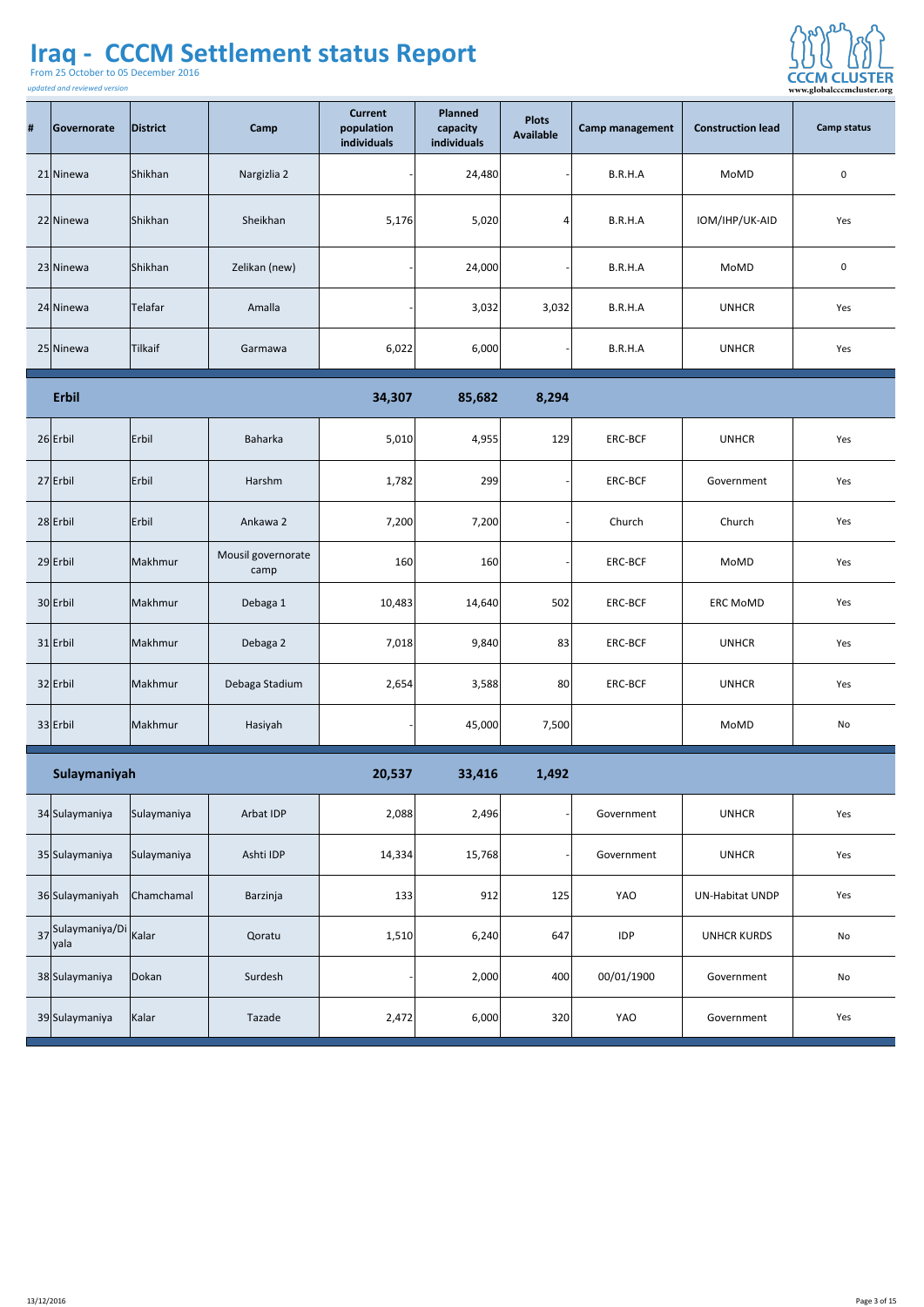From 25 October to 05 December 2016



|   | <b>IDPS in other regions of Iraq (non KR-I)</b> |                                    |                                              |                                             |                                           |                                  |                                                                                 |                                                                |                    |  |  |  |
|---|-------------------------------------------------|------------------------------------|----------------------------------------------|---------------------------------------------|-------------------------------------------|----------------------------------|---------------------------------------------------------------------------------|----------------------------------------------------------------|--------------------|--|--|--|
| # | <b>Governorate</b>                              | District                           | Camp                                         | <b>Current</b><br>population<br>individuals | <b>Planned</b><br>capacity<br>individuals | <b>Plots</b><br><b>Available</b> | <b>Camp management</b>                                                          | <b>Construction lead</b>                                       | <b>Camp status</b> |  |  |  |
|   |                                                 | <b>TOTAL other regions of Iraq</b> |                                              | 267,543                                     | 276,554                                   | 4,059                            |                                                                                 |                                                                |                    |  |  |  |
|   | Anbar                                           |                                    |                                              | 144,919                                     | 74,874                                    | 1,989                            |                                                                                 |                                                                |                    |  |  |  |
|   | 40 Anbar                                        | Ramadi                             | Al-Khalidiya Central<br>camp                 | 20,208                                      | 12,000                                    |                                  | Saba Salabol NGO / Local<br>Authorities                                         | <b>MOMD UNHCR</b>                                              | Yes                |  |  |  |
|   | 41 Anbar                                        | Ramadi                             | Al-Khalidiya Markazi<br>camp                 | 4,664                                       | 4,980                                     |                                  | Saba Salabol NGO / Local<br>Authorities                                         | <b>MOMD UNHCR Local</b><br><b>Authorities ISHO RIRP</b>        | Yes                |  |  |  |
|   | $42$ Anbar                                      | Ramadi                             | Kilo 18                                      | 7,992                                       | 1,200                                     |                                  | <b>Anbar Governorate</b>                                                        | Government                                                     | Yes                |  |  |  |
|   | 43 Anbar                                        | Ramadi                             | Kilo 60 / Al wafaa                           | 1,275                                       | 1,800                                     |                                  | Mayor of Al-Wafaa sub<br>district                                               | Government                                                     | Yes                |  |  |  |
|   | 44 Anbar                                        | Falluja                            | Al-Khalidiya Semi-<br>perminant camp         | 900                                         | 540                                       |                                  | Local city council                                                              | <b>UNHCR MA</b>                                                | Yes                |  |  |  |
|   | 45 Anbar                                        | Falluja                            | Al-Qasir Camp                                | 19,613                                      | 3,720                                     |                                  | Saba Salabol NGO / Local<br>Authorities                                         | MoMD UNHCR Muslim Aid<br><b>RIRP Local Authorities</b>         | Yes                |  |  |  |
|   | 46 Anbar                                        | Falluja                            | Amriyat Al-Fallujah<br>Camp                  | 56,705                                      | 34,314                                    |                                  | Saba Salabol NGO / Amriyat Al-<br>1,928 Fallujah DC / Amal Al-Manshoud<br>/ AMF | <b>MOMD UNHCR Local</b><br><b>Authorities ISHO</b>             | Yes                |  |  |  |
|   | 47 Anbar                                        | Falluja                            | Habbaniya Tourist City<br>camp               | 10,798                                      | 4,320                                     |                                  | Habaniya tourist city office                                                    | MOMD UNHCR ISHO RIRP<br><b>Local Authorities</b>               | Yes                |  |  |  |
|   | 48 Anbar                                        | Falluja                            | <b>Bezabize Central</b><br>Camp              | 22,764                                      | 12,000                                    | 61                               | Saba Salabol NGO / UMIS /<br><b>IDPS</b>                                        | <b>UNHCR ISHO RIRP Muslim</b><br>Aid MoMD Local<br>Authorities | Yes                |  |  |  |
|   | <b>Babylon</b>                                  |                                    |                                              | $\blacksquare$                              | 2,000                                     | $\blacksquare$                   |                                                                                 |                                                                |                    |  |  |  |
|   | 49 Babylon                                      |                                    | <b>Babylon tbc</b>                           |                                             | 2,000                                     |                                  |                                                                                 | Government                                                     | $\overline{0}$     |  |  |  |
|   | <b>Baghdad</b>                                  |                                    |                                              | 27,301                                      | 32,178                                    | 327                              |                                                                                 |                                                                |                    |  |  |  |
|   | 50 Baghdad                                      | Abu Ghraib                         | Al-Amal / Nassir Wa<br><b>Salam Caravans</b> | 1,206                                       | 1,200                                     |                                  | <b>BPC</b>                                                                      | <b>ISHO / UNHCR</b>                                            | Yes                |  |  |  |
|   | 51 Baghdad                                      | Abu Ghraib                         | <b>Albo Haies</b>                            | 390                                         | 420                                       |                                  | Saba Salabol NGO                                                                | <b>MoMD</b>                                                    | Yes                |  |  |  |
|   | 52 Baghdad                                      | Abu Ghraib                         | Albu Suliman                                 | 4,758                                       | 4,800                                     |                                  | Saba Salabol NGO                                                                | <b>MoMD</b>                                                    | Yes                |  |  |  |
|   | 53 Baghdad                                      | Abu Ghraib                         | Shooting Camp / Al<br>Ahel                   | 1,188                                       | 1,632                                     |                                  | <b>BPC</b>                                                                      | <b>BPC</b>                                                     | Yes                |  |  |  |
|   | 54 Baghdad                                      | Adhamia                            | Nabi Sheit (Prophet<br>Sheit)                | 600                                         | 2,400                                     |                                  |                                                                                 | Baghdad Governorate   Baghdad Governorate                      | Yes                |  |  |  |
|   | 55 Baghdad                                      | Karkh                              | Al Jamea'a                                   | 162                                         | 588                                       |                                  | <b>MoMD</b>                                                                     | <b>MoMD</b>                                                    | Yes                |  |  |  |
|   | 56 Baghdad                                      | Karkh                              | Dora Center                                  | 648                                         | 660                                       |                                  | <b>BPC via Al-Amal Al-</b><br>Manshoud NGO                                      | <b>ISHO / UNHCR</b>                                            | Yes                |  |  |  |

|  | 57 Baghdad | Karkh | kadhra'a | 750 | 7501<br>7 JU 1 |  | <b>BPC</b> | UNHCR via its partner<br>(Muslim Aid) | Yes |
|--|------------|-------|----------|-----|----------------|--|------------|---------------------------------------|-----|
|--|------------|-------|----------|-----|----------------|--|------------|---------------------------------------|-----|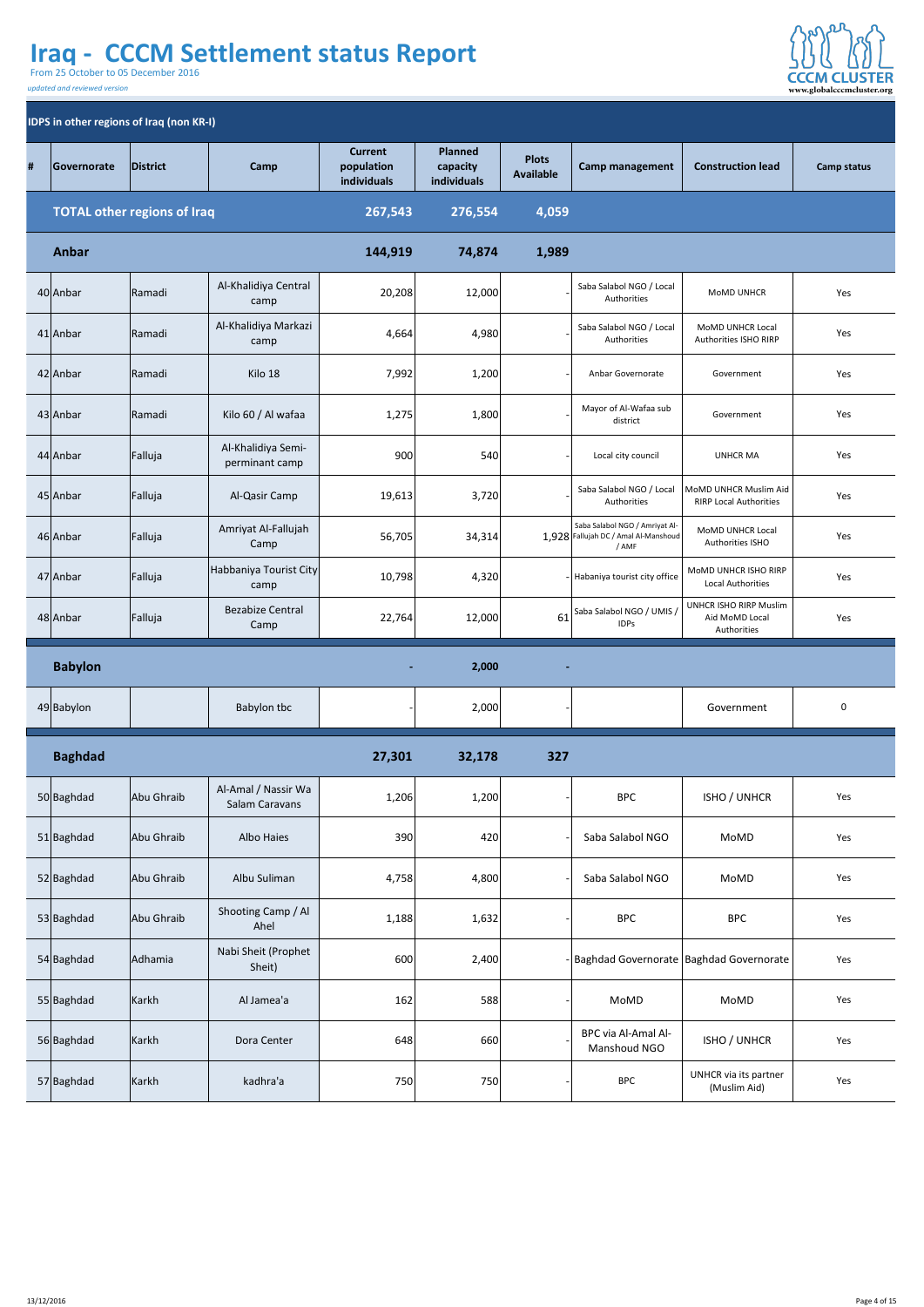From 25 October to 05 December 2016

*updated and reviewed version*

**College** 



| #        | Governorate     | District   | Camp                                 | <b>Current</b><br>population<br>individuals | <b>Planned</b><br>capacity<br><b>individuals</b> |                 | <b>Camp management</b> | <b>Construction lead</b>                     | <b>Camp status</b> |
|----------|-----------------|------------|--------------------------------------|---------------------------------------------|--------------------------------------------------|-----------------|------------------------|----------------------------------------------|--------------------|
|          | 58 Baghdad      | Karkh      | Scout Camp / Gazaliya                | 1,422                                       | 1,500                                            |                 | <b>BPC</b>             | ISHO / UNHCR and<br><b>Anbar Governorate</b> | Yes                |
|          | 59 Baghdad      | Karkh      | Al salam / al takia al<br>kasnazania | 6,709                                       | 8,400                                            | 70              | Al Takiya Office       | ISHO / UNHCR                                 | Yes                |
|          | 60 Baghdad      | Mahmoudiya | Al Wahda Camp                        | 402                                         | 960                                              |                 | <b>BPC</b>             | <b>IOM</b>                                   | Yes                |
|          | 61 Baghdad      | Mahmoudiya | Latifiya 3                           | 486                                         | 120                                              |                 | local authorities      | Muslim Aid / UNHCR                           | Yes                |
|          | 62 Baghdad      | Mahmoudiya | Al Yusifiya                          | 1,950                                       | 1,950                                            |                 | Land owner             | <b>ISHO / UNHCR</b>                          | Yes                |
|          | $63$ Baghdad    | Mahmoudiya | <b>Check Point 75</b>                | <b>66</b>                                   | 90 <sub>l</sub>                                  |                 | <b>BPC</b>             | <b>IOM</b>                                   | Yes                |
|          | $64$ Baghdad    | Mahmoudiya | Uwayrij                              | 1,452                                       | 1,500                                            |                 |                        |                                              | <b>No</b>          |
|          | 65 Baghdad      | Mahmoudiya | Sader Al Yousifiya                   | 408                                         | 1,950                                            | 257             | <b>BPC</b>             | <b>IOM</b>                                   | Yes                |
|          | 66 Baghdad      | Resafa     | Al-Nabi Younis                       | 3,846                                       | 2,400                                            |                 | <b>BPC</b>             | Baghdad Governorate                          | Yes                |
|          | 67 Baghdad      | Resafa     | Zayona                               | 858                                         | 858                                              |                 |                        |                                              | No                 |
|          | <b>Diyala</b>   |            |                                      | 7,220                                       | 14,172                                           | 743             |                        |                                              |                    |
|          | 68 Diyala       | Ba'quba    | <b>Muskar Saad Camp</b>              | 1,200                                       | 1,500                                            |                 | <b>MoMD</b>            | <b>MoMD</b>                                  | Yes                |
|          | 69 Diyala       | Khanaqin   | Al-Wand 1                            | 4,213                                       | 9,600                                            | 713             | <b>YAO</b>             | MoMD/ASHUR                                   | Yes                |
|          | 70 Diyala       | Khanaqin   | Al-Wand 2                            | 1,807                                       | 3,072                                            | 30 <sup>2</sup> | YAO                    | <b>UNHCR</b>                                 | Yes                |
|          | <b>Kerbalah</b> |            |                                      | 7,800                                       | 7,800                                            | $\blacksquare$  |                        |                                              |                    |
|          | 71 Kerbalah     |            | Al-Kawthar Camp                      | 7,800                                       | 7,800                                            |                 | <b>MoMD</b>            | <b>MoMD</b>                                  | Yes                |
|          | <b>Kirkuk</b>   |            |                                      | 34,492                                      | 33,930                                           | 1,000           |                        |                                              |                    |
| $\sharp$ | Governorate     | District   | <b>Camp</b>                          | <b>Current</b><br>population<br>individuals | <b>Planned</b><br>capacity<br>individuals        |                 | <b>Camp management</b> | <b>Construction lead</b>                     | <b>Camp status</b> |
|          | 72 Kirkuk       | Daquq      | Laylan IDP                           | 10,152                                      | 10,800                                           |                 | <b>IRD</b>             | UNHCR/IRD                                    | Yes                |
|          | 73 Kirkuk       | Daquq      | Laylan 2                             |                                             | 6,000                                            | 1,000           | <b>IRD</b>             | UNHCR/IRD                                    | Yes                |
|          | 74 Kirkuk       | Daquq      | Daquq                                | 9,600                                       | 12,000                                           |                 |                        | UNHCR/IRD                                    | Yes                |
|          | 75 Kirkuk       | Daquq      | Nazrawa                              | 11,451                                      | 2,490                                            |                 | <b>IRD</b>             | UNHCR/IRD                                    | Yes                |

| 76 Kirkuk | Daquq | Yahyawa | 3,289 | 2,640 | <b>AFAD &amp; TIKAN</b> | <b>AFAD TIKAN</b> | Yes |
|-----------|-------|---------|-------|-------|-------------------------|-------------------|-----|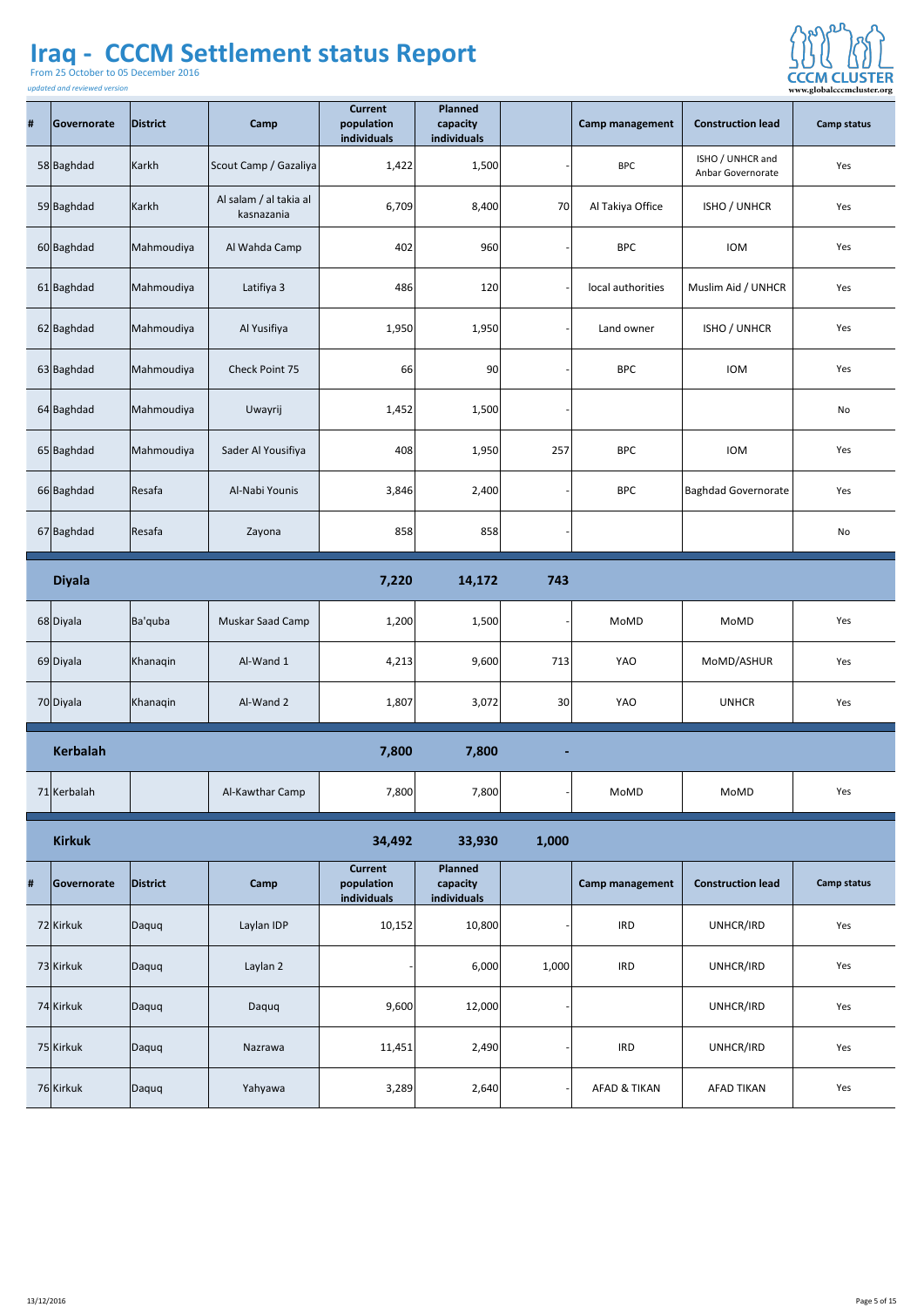From 25 October to 05 December 2016

*updated and reviewed version*



| <b>Missan</b>       |                                   |                            | 520     | 600            | $\blacksquare$ |                                               |                         |                |
|---------------------|-----------------------------------|----------------------------|---------|----------------|----------------|-----------------------------------------------|-------------------------|----------------|
| 77 Missan           | Amara                             | <b>Eyes of Missan</b>      | 520     | 600            |                | MoMD, Missan<br>governor office               | <b>UN-Habitat</b>       | Yes            |
| <b>Najaf</b>        |                                   |                            | 507     | 5,000          | $\sim$         |                                               |                         |                |
| 78 Najaf            | Najaf                             | Najaf RHU Camp             | 507     | 3,000          |                | MoMD                                          | <b>UNHCR</b>            | Yes            |
| 79 Najaf            |                                   | Najaf tbc                  |         | 2,000          |                |                                               | Government              | $\overline{0}$ |
| <b>Ninewa</b>       |                                   |                            | 6,006   | 105,000        | $\blacksquare$ |                                               |                         |                |
| 80 Ninewa           | Mosul                             | Tina                       |         | 12,000         | 2,000          | Government                                    | MoMD                    | Yes            |
| 81 Ninewa           | Mosul                             | Qayyarah-Jad'ah            | 6,006   | 24,000         | 439            | MoMD                                          | MoMD                    | Yes            |
| 82 Ninewa           | Mosul                             | <b>Qayyarah Airstrip</b>   |         | 24,000         | 1,200          | Government                                    | <b>IOM</b>              | Yes            |
| 83 Ninewa           | Mosul                             | Haj Ali                    |         | 45,000         |                |                                               | <b>IOM</b>              | $\overline{0}$ |
| <b>Salah al-Din</b> |                                   |                            | 38,778  | $\blacksquare$ | $\blacksquare$ |                                               |                         |                |
| 84 Salah al-Din     | Al-Daur                           | Al-Hardania                | 1,638   | 1,200          |                | Government                                    | Local<br>authority/MoMD | Yes            |
| 85 Salah al-Din     | Baiji                             | Asmeda Transit camp        | 1,800   | 1,800          |                | Government                                    | <b>MoMD</b>             | Yes            |
| 86 Salah al-Din     | Baiji                             | Silo Al Hiji (RC)          | 1,182   | 1,200          |                | Government                                    | MoMD                    | Yes            |
| 87 Salah al-Din     | Balad                             | Al-Iraq Al-Muahad          | 3,078   | 3,000          |                | 00/01/1900                                    | Local<br>authority/MoMD | <b>No</b>      |
| 88 Salah al-Din     | Samarra                           | Al Abassia                 |         | 390            |                | local authorities &<br><b>PMF Unit (Badr)</b> | Local<br>authority/MoMD | Yes            |
| 89 Salah al-Din     | Samarra                           | Al-Hwesh                   | 1,080   | 1,140          |                | MoMD                                          | Local<br>authority/MoMD | Yes            |
| 90 Salah al-Din     | Shirqat                           | <b>Basateen Al Sheuokh</b> |         |                |                |                                               | <b>UNDP</b>             | $\overline{0}$ |
| 91 Salah al-Din     | <b>Tikrit</b>                     | Al Safyh                   |         | 3,972          | 662            | Government                                    | <b>MoMD</b>             | Yes            |
| 92 Salah al-Din     | Tikrit                            | Al Sh'hamah                |         | 15,000         |                |                                               | MoMD                    | $\overline{0}$ |
| 93 Salah al-Din     | <b>Tikrit</b>                     | Al-Alam                    | 6,000   | 15,000         | 1,150          | Government                                    | MoMD / UNHCR            | Yes            |
| 94 Salah al-Din     | Tikrit                            | Hajjaj Camp                | 24,000  | 6,000          |                | Government                                    | Government              | Yes            |
| 95 Salah al-Din     | Tikrit                            | Tal al-Seebat              |         |                |                |                                               | MoMD                    | $\overline{0}$ |
| Wassit              |                                   |                            | $\sim$  | 1,000          | $\blacksquare$ |                                               |                         |                |
| 96 Wassit           | Kut                               | Kut Spot city              |         | 1,000          |                |                                               | Government              | $\overline{0}$ |
|                     | <b>TOTAL Iraq in formal camps</b> |                            | 565,195 | 772,284        | 20,653         |                                               |                         |                |

\* Camps geographically located in Ninewa Governorate, but managed by the Dahuk administration (DMC/BRHA) \*\* Sites considerated as Transit Centre Camp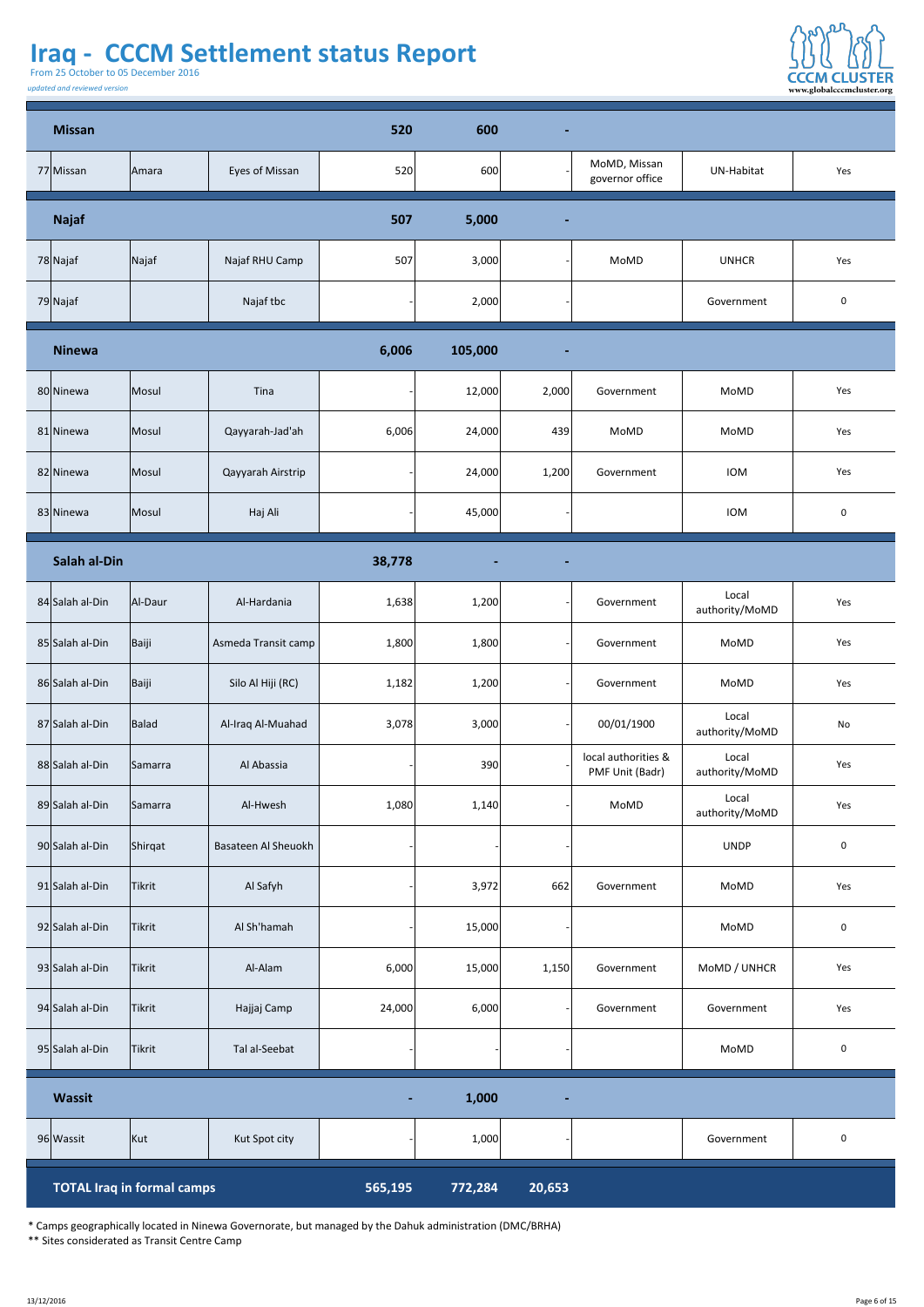From 25 October to 05 December 2016

*updated and reviewed version*



#### This Report provides information on the various types of IDP locations in Iraq. CCCM are a of  $\mathcal{L}$ **Collective Centres section**

| $\#$ | Governorate          | <b>District</b> | <b>Collective Centres</b>                        | <b>Current</b><br>population<br>individuals | <b>Capacity</b><br>individuals | <b>Capacity</b><br>available | <b>Management</b> | <b>Construction lead</b> | <b>Status</b>    |
|------|----------------------|-----------------|--------------------------------------------------|---------------------------------------------|--------------------------------|------------------------------|-------------------|--------------------------|------------------|
|      | <b>Anbar total</b>   |                 |                                                  | 11,772                                      | $\blacksquare$                 | $\blacksquare$               |                   |                          |                  |
|      | $1$  Anbar           | Falluja         | 4 Poultry Farms                                  |                                             |                                |                              |                   |                          | $\boldsymbol{0}$ |
|      | $2$ Anbar            | Falluja         | 6 Poultry fields                                 |                                             |                                |                              |                   |                          | $\overline{0}$   |
|      | $3$ Anbar            | Ramadi          | Al Khaldiya CCs                                  | 864                                         |                                |                              | By IDPs           |                          | $\mathbf 0$      |
|      | $4$ Anbar            | Falluja         | Albo Hoory                                       | 420                                         |                                |                              | By IDPs           |                          | $\mathbf 0$      |
|      | $5$ Anbar            | Falluja         | Albu Hoory School                                | 120                                         |                                |                              | By IDPs           |                          | $\overline{0}$   |
|      | 7 Anbar              | <b>Ramadi</b>   | Hay Al-Askary school                             | 210                                         |                                |                              | By IDPs           |                          | $\boldsymbol{0}$ |
|      | 8 Anbar              | Falluja         | <b>Hospitalty Houses</b>                         | 9,762                                       |                                |                              | By IDPs           |                          | $\boldsymbol{0}$ |
|      | $9$ Anbar            | Ramadi          | Al-Ameen Al-khalidiyah<br>secondary school       | 342                                         |                                |                              | By IDPs           |                          | $\mathbf 0$      |
|      | $10$  Anbar          | Ramadi          | <b>Sport Club</b>                                | 54                                          |                                |                              | By IDPs           |                          | $\mathbf 0$      |
|      | <b>Babylon total</b> |                 |                                                  | 10,162                                      | 3,468                          | 90                           |                   |                          |                  |
|      | $11$  Babylon        | Al-Musayab      | Al-Sadda-<br>AlMuhnawea - village<br>3 - Al Sada | 45                                          |                                |                              | IDPs rep.         |                          | $\bf{0}$         |
|      | 12 Babylon           | Al-Musayab      | Al-Sadda-Al-Zahraa                               | 33                                          |                                |                              | IDPs rep.         |                          | $\overline{0}$   |
|      | 13 Babylon           | Al-Musayab      | Anana village- Al-<br>Sayeeh                     | 72                                          |                                |                              | IDPs rep.         |                          | $\bf{0}$         |
|      | $14$ Babylon         | Al-Musayab      | <b>Bab Al- Mashahd</b>                           | 85                                          |                                |                              | IDPs rep.         |                          | $\mathbf 0$      |
|      | 15 Babylon           | Al-Musayab      | <b>Babylon Hotel 1</b>                           | 492                                         |                                |                              | local authorities |                          | $\mathbf 0$      |
|      | 16 Babylon           | Al-Musayab      | Hay Al Tineya<br>(informal)                      | 46                                          |                                |                              | IDPs rep.         |                          | $\mathbf 0$      |
|      | 17 Babylon           | Al-Musayab      | Husseiniyat Al-<br>Guwam                         | 25                                          |                                |                              | IDPs rep.         |                          | $\overline{0}$   |
|      | 18 Babylon           | Al-Musayab      | Husseiniyat Al-Taf                               | 17                                          |                                |                              | IDPs rep.         |                          | $\overline{0}$   |
|      | 19 Babylon           | Al-Musayab      | Mahawil                                          | 132                                         | 132                            |                              |                   |                          | $\bf{0}$         |
|      | 20 Babylon           | Al-Musayab      | Maukib Al-Sidiqa<br>Fatima Al-Zahraa             | 26                                          |                                |                              | IDPs rep.         |                          | $\overline{0}$   |
|      | $21$ Babylon         | Al-Musayab      | Musayab                                          | 102                                         | 102                            |                              |                   |                          | $\boldsymbol{0}$ |
|      | 22 Babylon           | Al-Musayab      | <b>Qass Sualim complex</b>                       | 2,500                                       |                                |                              | local authorities |                          | $\overline{0}$   |
|      | 23 Babylon           | Al-Musayab      | The Feed Factory                                 |                                             |                                |                              |                   |                          | $\overline{0}$   |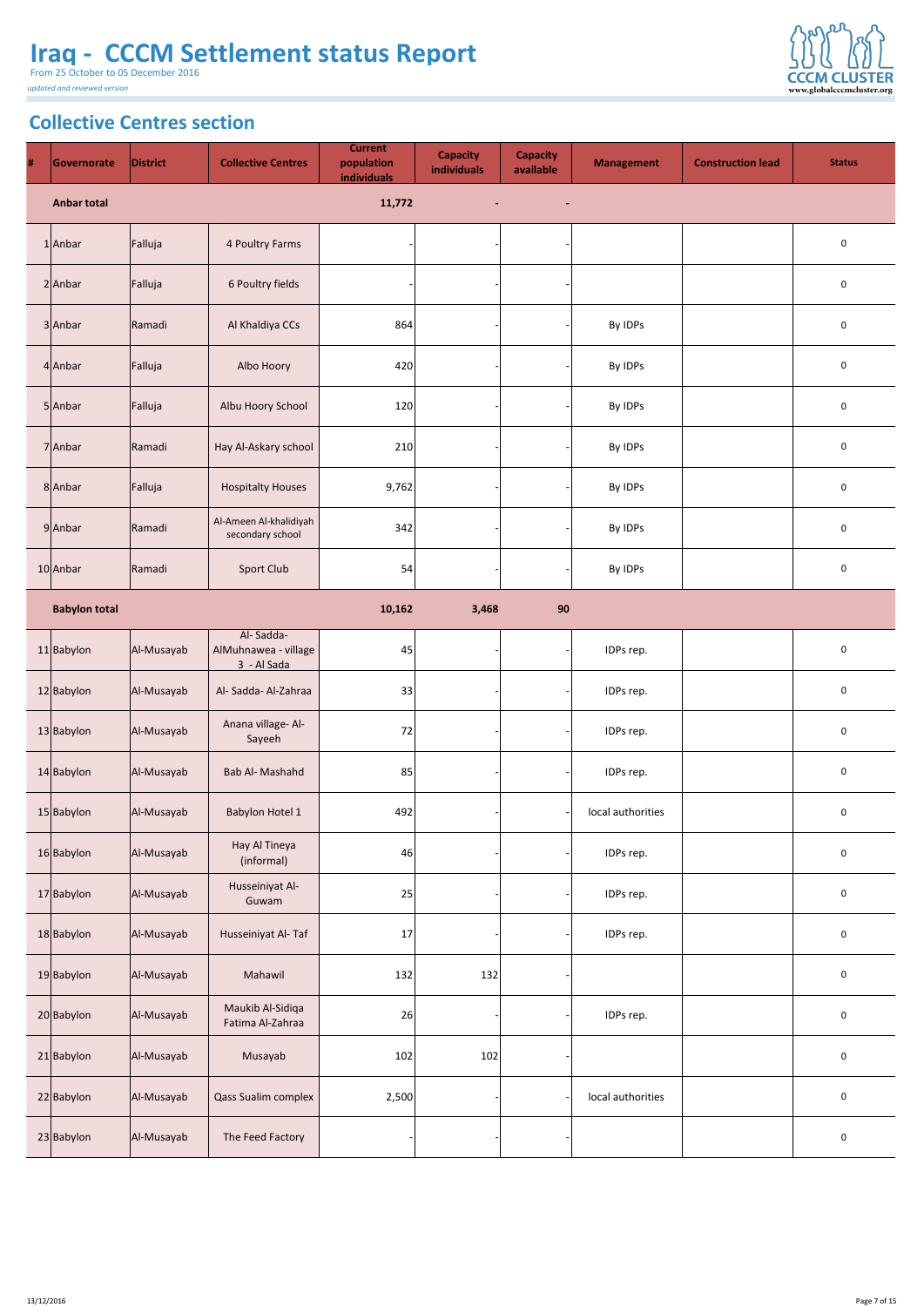From 25 October to 05 December 2016

*updated and reviewed version*

 $\sim$ 



| # | Governorate   | <b>District</b> | <b>Collective Centres</b>                                             | <b>Current</b><br>population<br>individuals | <b>Capacity</b><br>individuals | <b>Capacity</b><br>available | <b>Management</b> | <b>Construction lead</b> | <b>Status</b>    |
|---|---------------|-----------------|-----------------------------------------------------------------------|---------------------------------------------|--------------------------------|------------------------------|-------------------|--------------------------|------------------|
|   | 24 Babylon    | Hashimiya       | Al- Nikhela village                                                   | 72                                          |                                |                              | IDPs rep.         |                          | $\boldsymbol{0}$ |
|   | 25 Babylon    | Hashimiya       | Albu Fayadh                                                           | 67                                          |                                |                              | IDPs rep.         |                          | $\boldsymbol{0}$ |
|   | 26 Babylon    | Hashimiya       | Albu Saabar                                                           | 66                                          |                                |                              | IDPs rep.         |                          | $\boldsymbol{0}$ |
|   | 27 Babylon    | Hashimiya       | Al-Mazeiadeiah                                                        | 18                                          |                                |                              | IDPs rep.         |                          | $\mathbf 0$      |
|   | 28 Babylon    | Hashimiya       | Bermana village                                                       | 71                                          |                                |                              | IDPs rep.         |                          | $\mathbf 0$      |
|   | 29 Babylon    | Hashimiya       | Habib Hussein al<br>Mustafa                                           | 40                                          | 1,416                          |                              | IDPs rep.         |                          | $\overline{0}$   |
|   | 30 Babylon    | Hashimiya       | Husainiya Aaimmat AL-<br>Baqeea                                       | 23                                          |                                |                              | IDPs rep.         |                          | $\mathbf{0}$     |
|   | 31 Babylon    | Hashimiya       | Husseiniat wamasjid<br>Abdallah Al-Radheea                            | 21                                          |                                |                              | IDPs rep.         |                          | U                |
|   | 32 Babylon    | Hashimiya       | Husseiniat wamasjid<br>Imam Hussein                                   | 21                                          |                                |                              | IDPs rep.         |                          | $\boldsymbol{0}$ |
|   | 33 Babylon    | Hashimiya       | Husseiniyat Abo-Thar<br>Al- Ghifari                                   | 15                                          |                                |                              | IDPs rep.         |                          | $\mathbf 0$      |
|   | 34 Babylon    | Hashimiya       | Masjid Wahusseiniat<br>Saqi Atasha Al-Taf Al-<br>Abbas                | 25                                          |                                |                              | IDPs rep.         |                          | $\boldsymbol{0}$ |
|   | 35 Babylon    | Hashimiya       | Maukib Al-Sada Al-<br>Rufeashat                                       | 47                                          |                                |                              | IDPs rep.         |                          | $\boldsymbol{0}$ |
|   | 36 Babylon    | Hashimiya       | <b>Maukib Al-Safeer</b>                                               | 23                                          |                                |                              | IDPs rep.         |                          | $\boldsymbol{0}$ |
|   | 37 Babylon    | Hashimiya       | Maukib Wahusseiniat<br>Al-Imam Al-Hussein<br><b>Ahaly Madinat Al-</b> | 28                                          |                                |                              | IDPs rep.         |                          | U                |
|   | 38 Babylon    | Hashimiya       | The previous party<br>govermental building                            | 113                                         |                                |                              | IDPs rep.         |                          | $\mathbf 0$      |
|   | 39 Babylon    | Hilla           | Abo- Gharaq Al-<br>Awsat                                              | 37                                          |                                |                              | IDPs rep.         |                          | $\boldsymbol{0}$ |
|   | 40 Babylon    | Hilla           | Al Kafal - Khan Sayed<br>Nour                                         | 48                                          |                                |                              | IDPs rep.         |                          | $\mathbf{0}$     |
|   | $41$  Babylon | Hilla           | Al Kafel Um Kafsh                                                     | 21                                          |                                |                              | IDPs rep.         |                          | $\mathbf 0$      |
|   | 42 Babylon    | Hilla           | Al Kasim                                                              | 17                                          | 594                            |                              | IDPs rep.         |                          | $\mathbf 0$      |
|   | 43 Babylon    | Hilla           | Al-Manama primery<br>school Babil Midhatia<br>Hay Al-Imam             | 97                                          |                                |                              | IDPs rep.         |                          | 0                |
|   | 44 Babylon    | Hilla           | Al-Nawaris primery<br>school                                          | 53                                          |                                |                              | IDPs rep.         |                          | $\mathbf 0$      |
|   | 45 Babylon    | Hilla           | <b>Ammar Bin Yasir</b><br>school                                      | 122                                         |                                |                              | IDPs rep.         |                          | $\boldsymbol{0}$ |
|   | 46 Babylon    | Hilla           | <b>Hilla</b>                                                          | 438                                         | 438                            |                              |                   |                          | $\mathbf{0}$     |
|   | 47 Babylon    | Hilla           | Husseiniat Fatimat AL-<br>Zahraa Maukib Um Al-<br>Masaib Zainab       | 32                                          |                                |                              | IDPs rep.         |                          |                  |
|   | 48 Babylon    | Hilla           | Husseiniyat Ahbab Al-<br>Hussein-Kareem<br>Thiyab                     | 36                                          |                                |                              | IDPs rep.         |                          | $\mathbf{0}$     |
|   | 49 Babylon    | Hilla           | Husseiniyat Aamiat Al-<br><b>Baqieaa</b>                              | 39                                          |                                |                              | IDPs rep.         |                          | $\boldsymbol{0}$ |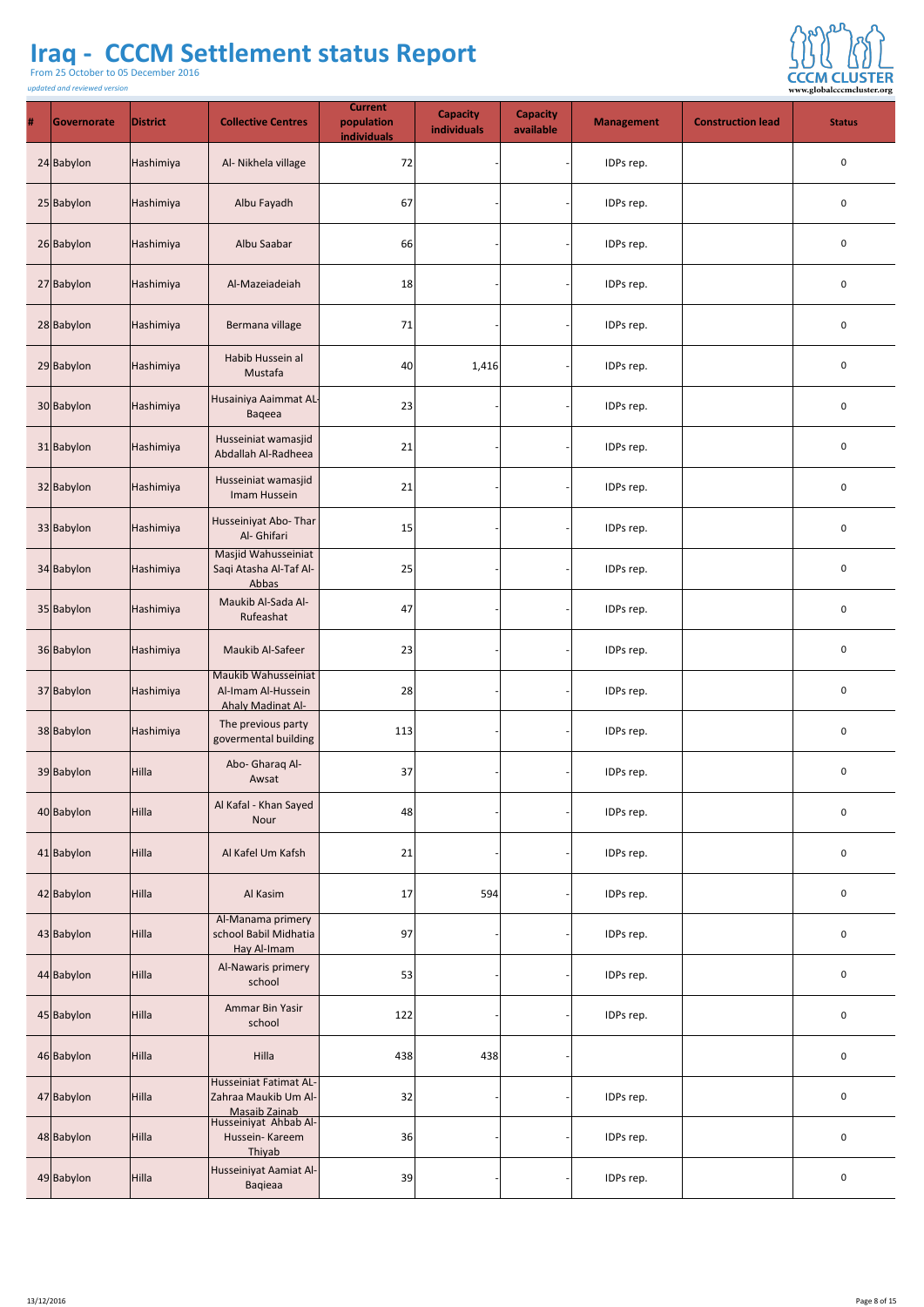From 25 October to 05 December 2016

*updated and reviewed version*

 $\sim$ 



| $\#$ | Governorate | <b>District</b> | <b>Collective Centres</b>                          | <b>Current</b><br>population<br>individuals | <b>Capacity</b><br>individuals | <b>Capacity</b><br>available | Management                             | <b>Construction lead</b> | <b>Status</b>    |
|------|-------------|-----------------|----------------------------------------------------|---------------------------------------------|--------------------------------|------------------------------|----------------------------------------|--------------------------|------------------|
|      | 50 Babylon  | Hilla           | Husseiniyat Ahali<br><b>Baghdad</b>                | 41                                          |                                |                              | IDPs rep.                              |                          | $\bf{0}$         |
|      | 51 Babylon  | Hilla           | Husseiniyat Ahel Al-<br>Bait Al-Haj Obaid          | 57                                          |                                |                              | IDPs rep.                              |                          | $\bf{0}$         |
|      | 52 Babylon  | Hilla           | Husseiniyat Ali Al-<br>Akbar                       | 65                                          |                                |                              | IDPs rep.                              |                          | $\mathbf 0$      |
|      | 53 Babylon  | Hilla           | Hysseiniyat Al-Taf                                 | 33                                          |                                |                              | IDPs rep.                              |                          | $\mathbf 0$      |
|      | 54 Babylon  | Hilla           | Kifill                                             | 156                                         | 156                            |                              |                                        |                          | $\bf{0}$         |
|      | 55 Babylon  | Hilla           | Mawkib Abbis Al-<br>Shakeri                        | 44                                          |                                |                              | IDPs rep.                              |                          | $\overline{0}$   |
|      | 56 Babylon  | Hilla           | Mawkib Al- Imma Al-<br>Mehdi 1                     | 25                                          |                                |                              | IDPs rep.                              |                          | $\bf{0}$         |
|      | 57 Babylon  | Hilla           | Mawkib Al- Imma Al-<br>Mehdi 2                     | 46                                          |                                |                              | IDPs rep.                              |                          | $\mathbf{0}$     |
|      | 58 Babylon  | Hilla           | Mawkib Al- Immam Al-<br>Hassan Al-Sibt-            | 17                                          |                                |                              | IDPs rep.                              |                          | $\mathbf 0$      |
|      | 59 Babylon  | Hilla           | Mawkib Qatiea Al-<br>Kafain                        | 88                                          |                                |                              | IDPs rep.                              |                          | $\bf{0}$         |
|      | 60 Babylon  | Hilla           | Mawkib Sabeel Al-<br>Najat                         | 53                                          |                                |                              | IDPs rep.                              |                          | $\bf{0}$         |
|      | 61 Babylon  | Hilla           | Mawkib wa<br>Husseiniyat Azaa Al-<br>Saiyda Zainab | 17                                          |                                |                              | IDPs rep.                              |                          | $\mathbf{0}$     |
|      | 62 Babylon  | Hilla           | The apartments                                     | 56                                          |                                |                              | IDPs rep.                              |                          | $\mathbf 0$      |
|      | 63 Babylon  | Hilla           | The Women Union<br>building                        | 24                                          |                                |                              | IDPs rep.                              |                          | $\mathbf 0$      |
|      | 64 Babylon  | Mahawil         | Al Imam - The<br>agriculture building              | 95                                          |                                |                              | IDPs rep.                              |                          | $\mathbf 0$      |
|      | 65 Babylon  | Mahawil         | Al- Meshtal-Hissin<br>Jaffar                       | 28                                          |                                |                              | IDPs rep.                              |                          | $\bf{0}$         |
|      | 66 Babylon  | Mahawil         | Al Neshaish                                        | 130                                         |                                |                              | IDPs rep.                              |                          | $\bf{0}$         |
|      | 67 Babylon  | Mahawil         | <b>Babylon Complex</b>                             | 3,500                                       | 630                            |                              | 00/01/1900                             |                          | $\mathbf 0$      |
|      | 68 Babylon  | Mahawil         | <b>Babylon Hotel 2</b>                             | 438                                         |                                | 90                           | Hotel Manager -<br>Ministry of Tourism |                          | $\mathbf 0$      |
|      | 69 Babylon  | Mahawil         | <b>Maokib Habeeb Bin</b><br>Mudhahir Al-Asady      | 22                                          |                                |                              | IDPs rep.                              |                          | $\boldsymbol{0}$ |
|      | 70 Babylon  | Mahawil         | Maukib Ansar Al-<br>Imam Al-Hujja                  | 62                                          |                                |                              | IDPs rep.                              |                          | $\bf{0}$         |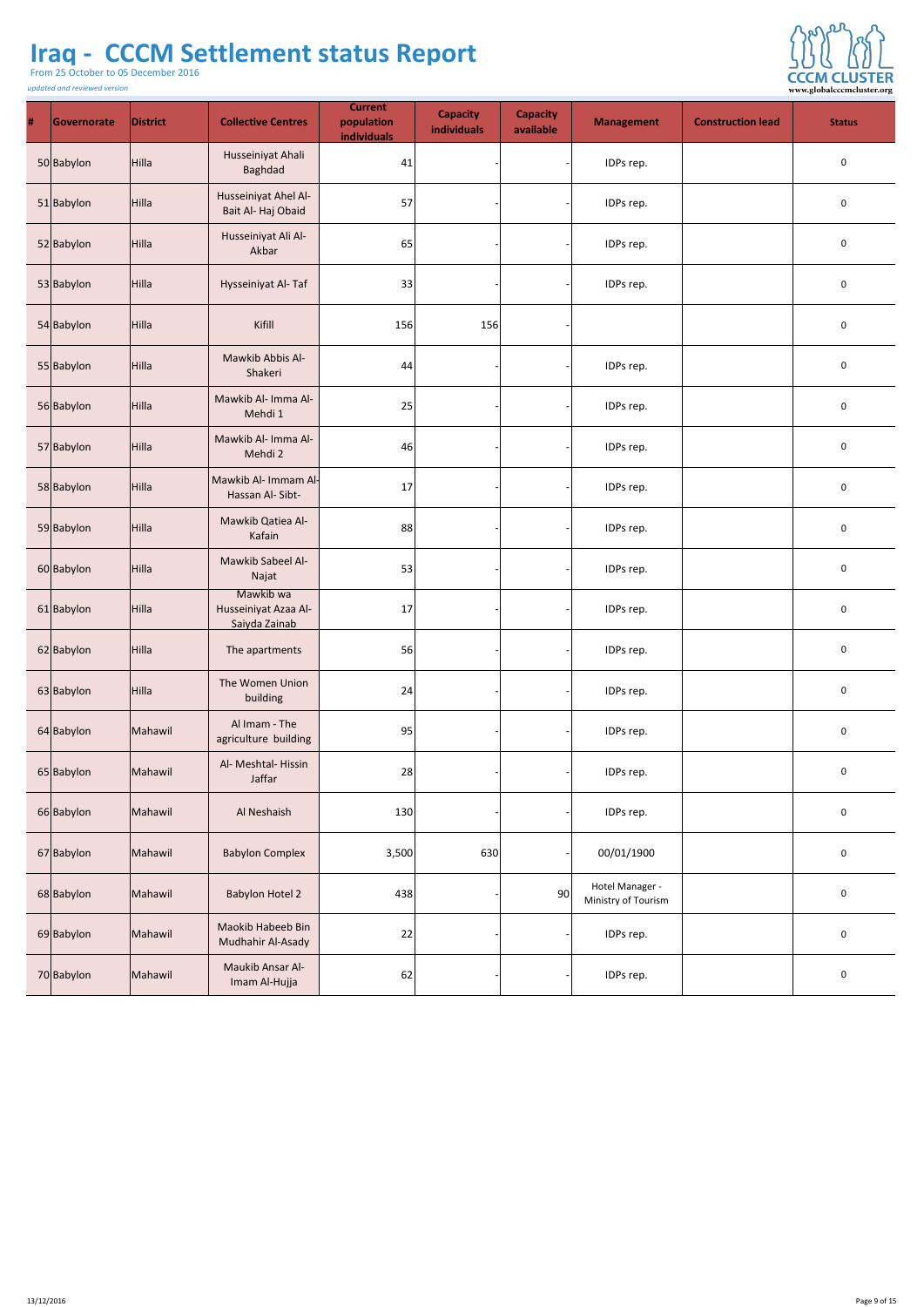From 25 October to 05 December 2016



| # | Governorate          | <b>District</b> | <b>Collective Centres</b>                        | <b>Current</b><br>population<br>individuals | <b>Capacity</b><br><b>individuals</b> | <b>Capacity</b><br>available | <b>Management</b>                                 | <b>Construction lead</b> | <b>Status</b>  |
|---|----------------------|-----------------|--------------------------------------------------|---------------------------------------------|---------------------------------------|------------------------------|---------------------------------------------------|--------------------------|----------------|
|   | <b>Baghdad total</b> |                 |                                                  | 4,830                                       | 2,484                                 | $\blacksquare$               |                                                   |                          |                |
|   | 71 Baghdad           | Abu Ghraib      | Culture club building                            | 210                                         |                                       |                              | By IDPs                                           |                          | $\overline{0}$ |
|   | 72 Baghdad           | Abu Ghraib      | <b>Alwat Al-Zaitoon</b>                          | 84                                          |                                       |                              |                                                   |                          | $\overline{0}$ |
|   | 73 Baghdad           | Abu Ghraib      | Al-Mustafa School                                | 162                                         | 120                                   |                              | IDPs rep.                                         |                          | $\overline{0}$ |
|   | 74 Baghdad           | Abu Ghraib      | <b>Amairat Residential</b><br>Complex / Al-Shams | 174                                         |                                       |                              | IDPs rep.                                         |                          | $\mathbf 0$    |
|   | 75 Baghdad           | Adhamia         | Al Nidaa Mosque                                  | 318                                         | 240                                   |                              | Sunni Endowment                                   |                          | $\overline{0}$ |
|   | 76 Baghdad           | Kadhimia        | Tea wearhouse                                    | 1,512                                       | 1,512                                 |                              | <b>Baghdad Provincial</b><br><b>Council (BPC)</b> |                          | $\overline{0}$ |
|   | 77 Baghdad           | Kadhimia        | unfinished structure                             | 498                                         |                                       |                              | IDPs rep.                                         |                          | $\overline{0}$ |
|   | 78 Baghdad           | Karkh           | Al Furat Governemtal<br><b>Building</b>          | 174                                         |                                       |                              | IDPs rep.                                         |                          | $\overline{0}$ |

| 79 Baghdad | Karkh          | Al Jabar Mosque                       | 96  | 120 | Sunni Endowment | $\mathbf 0$    |
|------------|----------------|---------------------------------------|-----|-----|-----------------|----------------|
| 80 Baghdad | $\kappa$ Karkh | Al Khair Mosque                       | 78  | 138 | Sunni Endowment | $\mathbf 0$    |
| 81 Baghdad | Karkh          | Al Shawaf Mosque                      | 90  |     | Sunni Endowment | $\mathbf 0$    |
| 82 Baghdad | Karkh          | Al-Firqa govermental<br>building      | 186 |     | IDPs rep.       | $\mathbf 0$    |
| 83 Baghdad | Karkh          | Al-Rasul Al-Adham<br>Mosque           | 102 |     | Sunni Endowment | $\mathbf 0$    |
| 84 Baghdad | Karkh          | Mahdiya                               | 120 |     | IDPs rep.       | $\mathbf 0$    |
| 85 Baghdad | Karkh          | Mar Al-Yousif Church                  | 48  | 48  |                 | $\mathbf 0$    |
| 86 Baghdad | $\kappa$ Karkh | <b>School Mahdiya</b>                 | 84  |     | IDPs rep.       | $\mathbf 0$    |
| 87 Baghdad | Karkh          | Shwaka 1                              | 60  |     | IDPs rep.       | $\mathbf 0$    |
| 88 Baghdad | Karkh          | Shwaka 2                              | 42  |     | IDPs rep.       | $\mathbf 0$    |
| 89 Baghdad | Karkh          | Shwaka 3                              | 48  |     | IDPs rep.       | $\mathbf 0$    |
| 90 Baghdad | Karkh          | Um Al Qura Mosque                     | 240 | 240 | Sunni Endowment | $\mathbf 0$    |
| 91 Baghdad | Resafa         | Al Hadhraa Al-<br>Qadiriya Mosque     | 96  |     | Sunni Endowment | $\mathbf 0$    |
| 92 Baghdad | Resafa         | Al Raheem Mosque                      | 306 | 66  | Sunni Endowment | $\mathbf 0$    |
| 93 Baghdad | Resafa         | Secretary II / Collector<br>righteous | 60  |     | Sunni Endowment | $\mathbf 0$    |
| 94 Baghdad | Resafa         | Sit Nafisa Mosque                     | 42  |     | Sunni Endowment | $\overline{0}$ |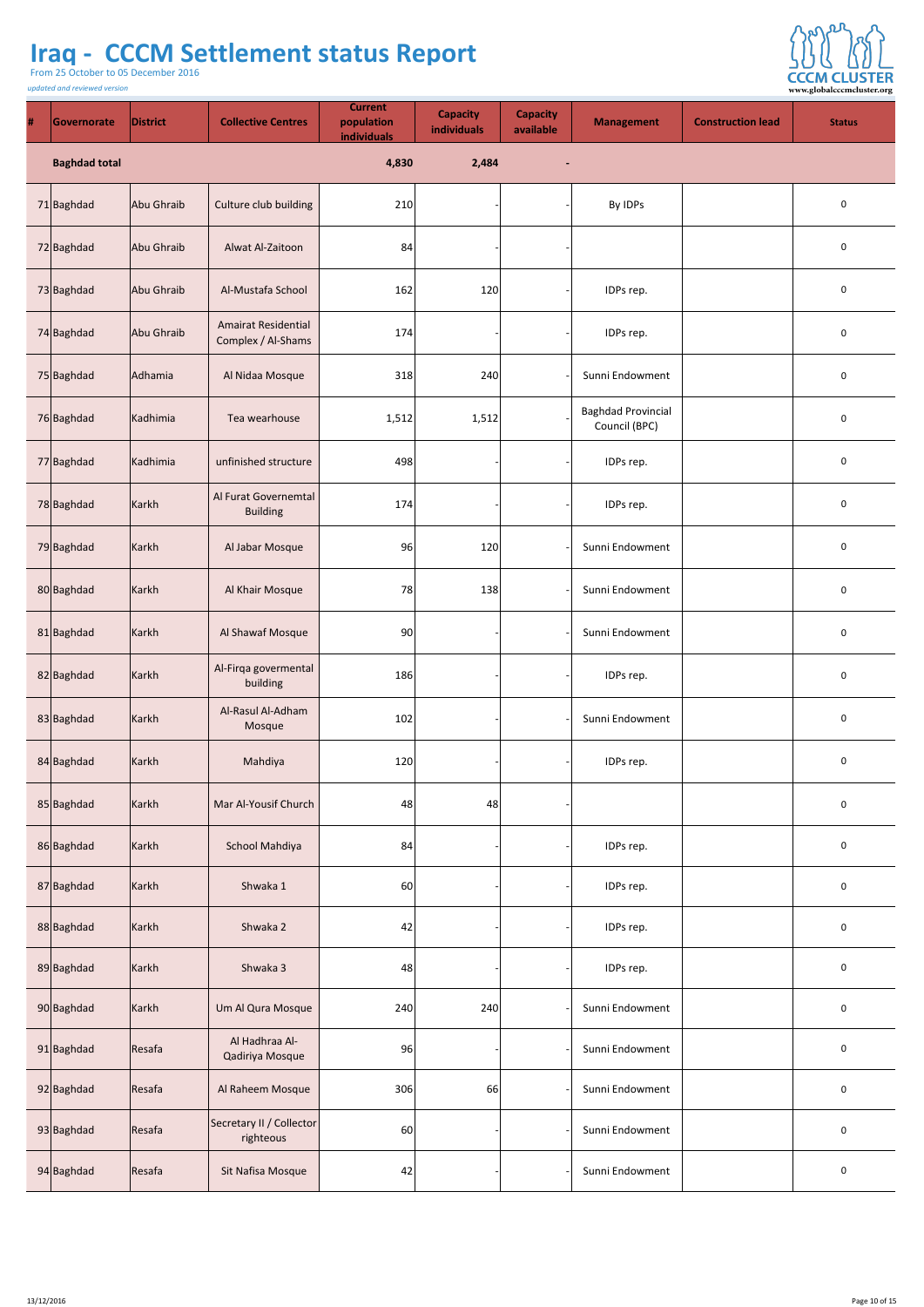From 25 October to 05 December 2016



| # | Governorate         | <b>District</b> | <b>Collective Centres</b> | <b>Current</b><br>population<br>individuals | <b>Capacity</b><br>individuals | <b>Capacity</b><br>available | <b>Management</b>            | <b>Construction lead</b> | <b>Status</b>  |
|---|---------------------|-----------------|---------------------------|---------------------------------------------|--------------------------------|------------------------------|------------------------------|--------------------------|----------------|
|   | <b>Basrah total</b> |                 |                           | 162                                         | 1,510                          | 197                          |                              |                          |                |
|   | $95$ Basrah         | Basrah          | Modern IDP's Camp         | 162                                         | 1,510                          | 197                          | Supreme committee<br>of IDPs | Government               | $\mathbf 0$    |
|   | Diyala total        |                 |                           | 3,396                                       | 3,396                          |                              |                              |                          |                |
|   | 96 Diyala           | Ba'quba         | Khaan Baani Saad 1        | 300                                         | 300                            |                              | 00/01/1900                   |                          | $\mathbf 0$    |
|   | 97 Diyala           | Ba'quba         | Khaan Baani Saad 2        | 120                                         | 120                            |                              | 00/01/1900                   |                          | $\mathbf 0$    |
|   | 98 Diyala           | Ba'quba         | Khan Bani Saad            | 750                                         | 750                            |                              | 00/01/1900                   |                          | $\overline{0}$ |
|   | 99 Diyala           | Khalis          | Khalis Cent.              | 456                                         | 456                            |                              | 00/01/1900                   |                          | $\mathbf 0$    |
|   | 100 Diyala          | Khalis          | Al Adheam                 | 750                                         | 750                            |                              | 00/01/1900                   |                          | $\mathbf 0$    |
|   | 101 Diyala          | Khalis          | Mansouriya                | 1,020                                       | 1,020                          |                              | 00/01/1900                   |                          | $\mathbf 0$    |

| <b>Erbil total</b>   |           |                                                    | 567   | 560            |                |           |                |
|----------------------|-----------|----------------------------------------------------|-------|----------------|----------------|-----------|----------------|
| $102$ Erbil          | $ F$ rbil | St. Elijah Church                                  | 567   | 560            |                | Church    | $\mathbf 0$    |
| <b>Kerbala total</b> |           |                                                    | 322   | $\blacksquare$ | $\sim$         |           |                |
| 103 Kerbala          | Hindiya   | Asmaa high School                                  | 101   |                |                | IDPs rep. | $\mathbf 0$    |
| 104 Kerbala          | Hindiya   | Hysseiniyat Fatimat Al-<br>Zehraa- Al- Yasar tribe | 17    |                |                | IDPs rep. | $\mathbf 0$    |
| 105 Kerbala          | Hindiya   | Imam Ali Bin Hassan<br>Muthanna (Abo<br>Hadma)     | 123   |                |                | IDPs rep. | $\mathbf 0$    |
| 106 Kerbala          | Hindiya   | Jami'a Al-Imam Al-<br>Hassan Al-Mujtaba            | 45    |                |                | IDPs rep. | $\mathbf 0$    |
| 107 Kerbala          | Hindiya   | Jamiea Al-Zehraa                                   | 36    |                |                | IDPs rep. | $\mathbf 0$    |
| <b>Kirkuk total</b>  |           |                                                    | 3,810 | 4,300          | $\blacksquare$ |           |                |
| 108 Kirkuk           | Daquq     | Bawa (Baidawa)                                     | 2,742 | 4,300          |                |           | $\mathbf 0$    |
| 109 Kirkuk           | Daquq     | Tuz Khormato 3                                     | 678   |                |                | IDPs rep. | $\overline{0}$ |
| $110$ Kirkuk         | Daquq     | Tuz Khormato 4                                     | 390   |                |                | IDPs rep. | $\mathbf 0$    |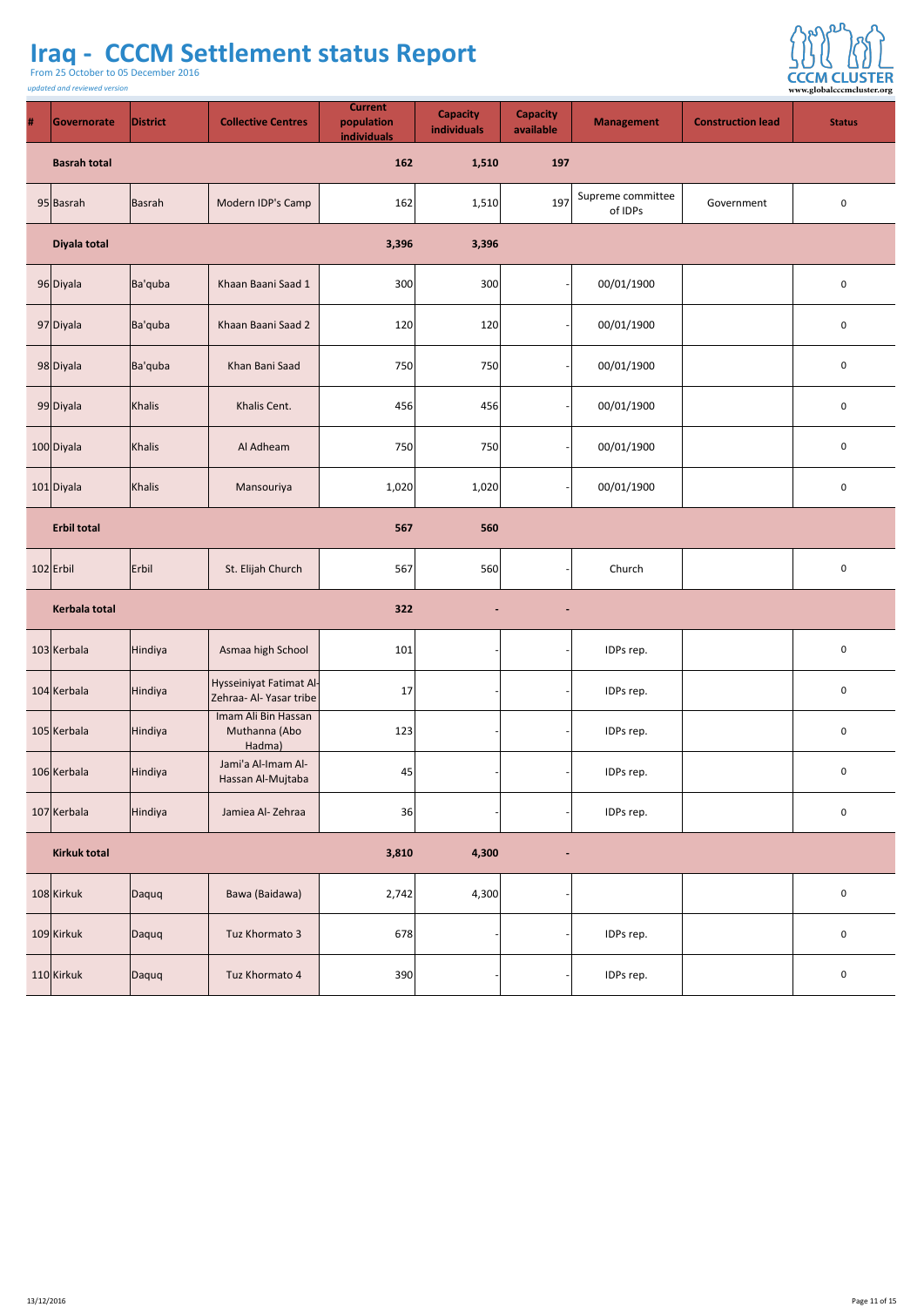From 25 October to 05 December 2016

*updated and reviewed version*



| Governorate        | <b>District</b> | <b>Collective Centres</b>          | <b>Current</b><br>population<br>individuals | <b>Capacity</b><br>individuals | <b>Capacity</b><br>available | <b>Management</b> | <b>Construction lead</b> | <b>Status</b>  |
|--------------------|-----------------|------------------------------------|---------------------------------------------|--------------------------------|------------------------------|-------------------|--------------------------|----------------|
| <b>Najaf total</b> |                 |                                    | 41,529                                      | 18,798                         |                              |                   |                          |                |
| $111$ Najaf        | Al-Manathera    | Al-Mishkab                         | 1,800                                       |                                |                              | IDPs rep.         |                          | $\mathbf 0$    |
| $112$ Najaf        | Al-Manathera    | Al-Qadissiya                       | 150                                         |                                |                              | IDPs rep.         |                          | $\mathbf 0$    |
| $113$ Najaf        | Kufa            | Al-Abbasiya                        | 2,580                                       |                                |                              | IDPs rep.         |                          | $\overline{0}$ |
| $114$ Najaf        | Kufa            | Al-Hurriya                         | 1,800                                       |                                |                              | IDPs rep.         |                          | $\mathbf 0$    |
| $115$ Najaf        | Kufa            | Aalbu-Hidari                       | 2,160                                       |                                |                              | IDPs rep.         |                          | $\overline{0}$ |
| $116$ Najaf        | Kufa            | Al-Ma'amal street                  | 3,600                                       |                                |                              | IDPs rep.         |                          | $\mathbf 0$    |
| $117$ Najaf        | Kufa            | <b>Alwat Al-Fahal</b>              | 2,400                                       |                                |                              | IDPs rep.         |                          | $\overline{0}$ |
| $118$ Najaf        | Kufa            | Al-Shawafi'                        | 1,800                                       |                                |                              | IDPs rep.         |                          | $\mathbf 0$    |
| $119$ Najaf        | Kufa            | Al-Zahraa                          | 27                                          |                                |                              | IDPs rep.         |                          | $\mathbf 0$    |
| $120$ Najaf        | Kufa            | Aalbu-Madhi                        | 1,200                                       |                                |                              | IDPs rep.         |                          | $\mathbf 0$    |
| $121$ Najaf        | Kufa            | Husseiniyat Sabaya Al-<br>Hussein  | 19                                          |                                |                              | IDPs rep.         |                          | $\mathbf 0$    |
| $122$ Najaf        | Kufa            | Mawkib Ashab Al-<br>Kisaa          | 30 <sup>2</sup>                             |                                |                              | IDPs rep.         |                          | $\mathbf 0$    |
| $123$ Najaf        | Kufa            | Al-Hadi elementary<br>School       | 49                                          |                                |                              | IDPs rep.         |                          | $\overline{0}$ |
| $124$ Najaf        | Najaf           | Al-Salam housing<br>complex        | 432                                         |                                |                              | IDPs rep.         |                          | $\overline{0}$ |
| $125$ Najaf        | Najaf           | Al- Haj Abbas Alwan<br>association | 23                                          |                                |                              | IDPs rep.         |                          | $\mathbf 0$    |
| $126$ Najaf        | Najaf           | Al- Amel kindergarten              | 32                                          |                                |                              | IDPs rep.         |                          | $\mathbf 0$    |
| 127 Najaf          | Najaf           | Maukib Ahali Medinat<br>Al-Thawra  | 14                                          |                                |                              | IDPs rep.         |                          | $\overline{0}$ |
| 128 Najaf          | Najaf           | Mawkib Zaid Haleef Al-<br>Quran    | 28                                          |                                |                              | IDPs rep.         |                          | $\overline{0}$ |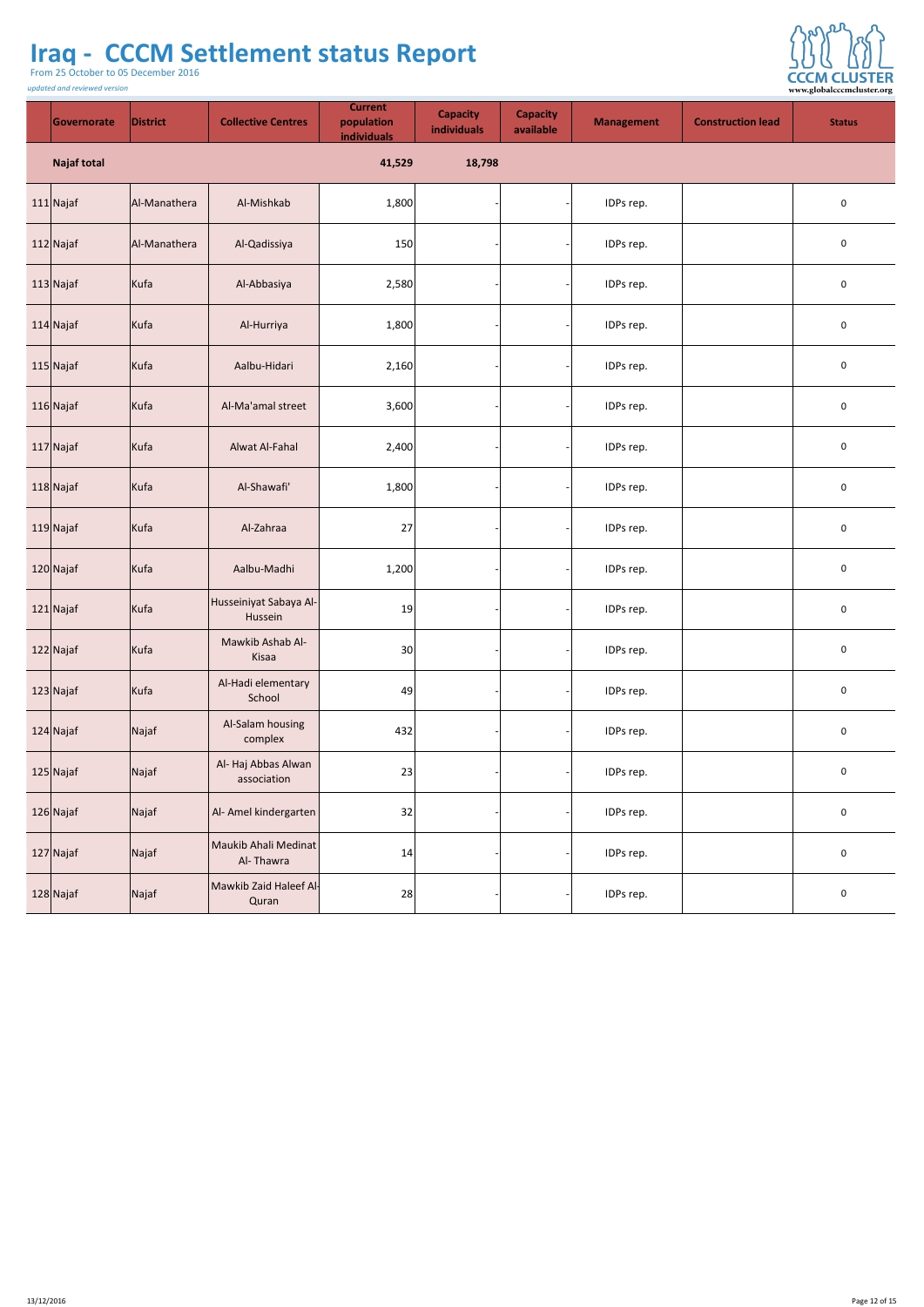From 25 October to 05 December 2016

*updated and reviewed version*

 $\sim$ 



| Governorate | <b>District</b>         | <b>Collective Centres</b>                       | <b>Current</b><br>population<br>individuals | <b>Capacity</b><br>individuals | <b>Capacity</b><br>available | <b>Management</b> | <b>Construction lead</b> | <b>Status</b>    |
|-------------|-------------------------|-------------------------------------------------|---------------------------------------------|--------------------------------|------------------------------|-------------------|--------------------------|------------------|
| $129$ Najaf | Najaf                   | Masjid Wa<br>Husseiniyat Zain Al-<br>Abideen    | 54                                          |                                |                              | IDPs rep.         |                          | $\mathbf 0$      |
| $130$ Najaf | Najaf                   | Hay Al-Shuhadaa-<br><b>Private building</b>     | 31                                          |                                |                              | IDPs rep.         |                          | $\mathbf 0$      |
| 131 Najaf   | Najaf                   | Ush Al-Hana<br>restaurant                       | 80                                          |                                |                              | IDPs rep.         |                          | $\mathbf 0$      |
| $132$ Najaf | Najaf                   | Mawkib Khudam Al-<br>Rasool                     | 28                                          |                                |                              | IDPs rep.         |                          | $\mathbf 0$      |
| $133$ Najaf | Najaf                   | Al-Kifil Abo Smaich                             | 43                                          |                                |                              | IDPs rep.         |                          | $\boldsymbol{0}$ |
| $134$ Najaf | $\sqrt{\mathsf{Najaf}}$ | Maukib Fatima Al-<br>Zahra'a                    | 25                                          |                                |                              | IDPs rep.         |                          | $\overline{0}$   |
| $135$ Najaf | Najaf                   | Maukib Wahussainiat<br>Al-Saida Ruqia           | 24                                          |                                |                              | IDPs rep.         |                          | $\bf{0}$         |
| $136$ Najaf | Najaf                   | Maukib Ahbab Al-<br>Hussein                     | 27                                          |                                |                              | IDPs rep.         |                          | $\bf{0}$         |
| $137$ Najaf | Najaf                   | Husseiniat Um Al-<br>Masaib Zainab              | 35                                          |                                |                              | IDPs rep.         |                          | $\overline{0}$   |
| $138$ Najaf | Najaf                   | Maukib Wahussainiat<br><b>Shaheed Al-Mihrab</b> | 40                                          |                                |                              | IDPs rep.         |                          | $\mathbf 0$      |
| $139$ Najaf | Najaf                   | Hussienieh shpap UM<br>al-panen                 | 3,354                                       | 3,354                          |                              |                   |                          | $\mathbf 0$      |
| $140$ Najaf | Najaf                   | Husainiet alhewraa<br>zaineb                    | 5,010                                       | 5,010                          |                              |                   |                          | $\mathbf 0$      |
| $141$ Najaf | Najaf                   | Ya Hussein Street                               | 10,434                                      | 10,434                         |                              |                   |                          | $\mathbf 0$      |
| $142$ Najaf | Najaf                   | Al-Rahmah                                       | 2,520                                       |                                |                              | IDPs rep.         |                          | $\mathbf 0$      |
| $143$ Najaf | Najaf                   | Maukib Wahusseiniat<br>Al-Imam Al-Baqir         | 1,680                                       |                                |                              | IDPs rep.         |                          | $\boldsymbol{0}$ |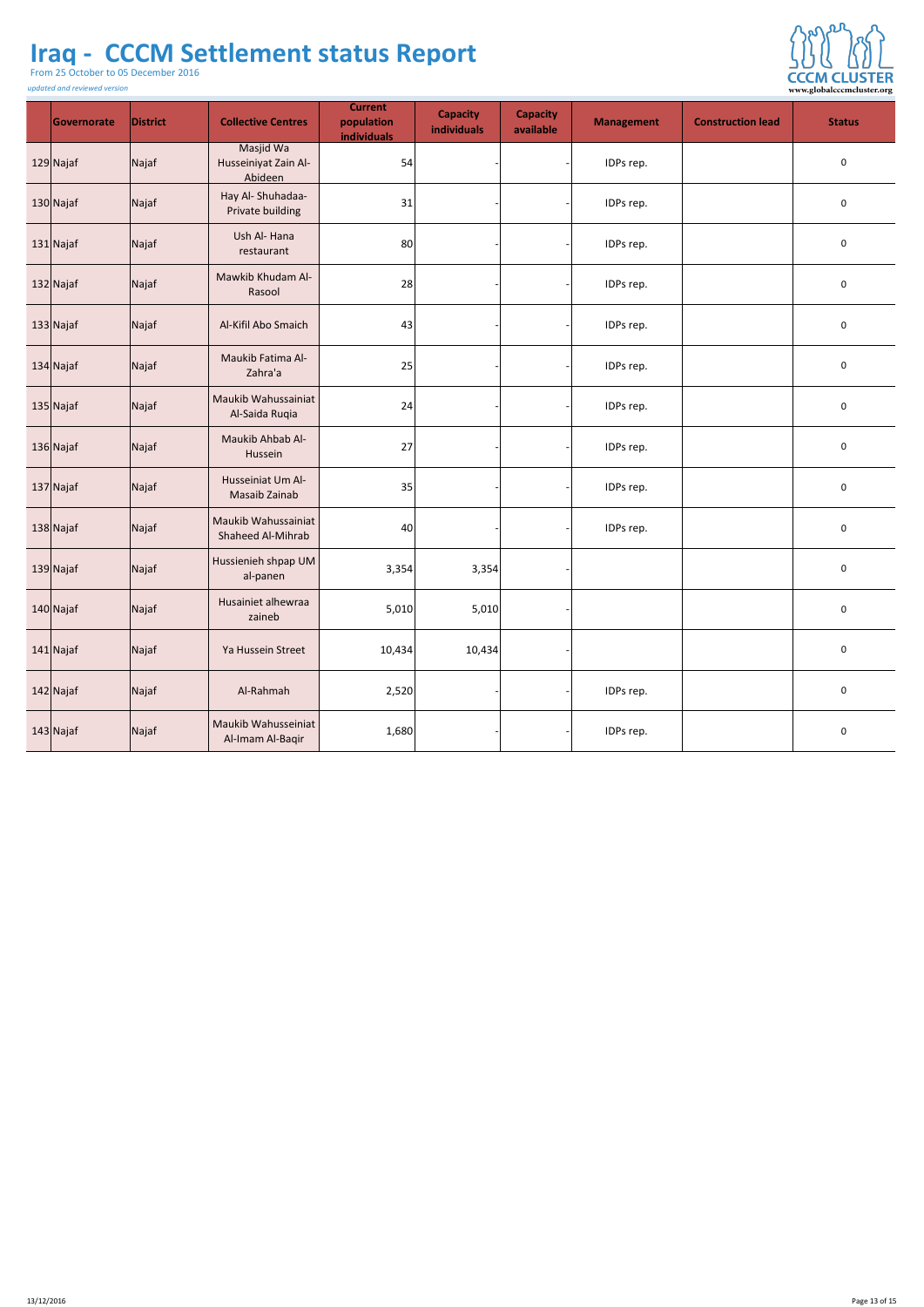From 25 October to 05 December 2016

*updated and reviewed version*



| # | Governorate             | <b>District</b> | <b>Collective Centres</b>               | <b>Current</b><br>population<br>individuals | <b>Capacity</b><br>individuals | <b>Capacity</b><br>available | <b>Management</b> | <b>Construction lead</b> | <b>Status</b>           |
|---|-------------------------|-----------------|-----------------------------------------|---------------------------------------------|--------------------------------|------------------------------|-------------------|--------------------------|-------------------------|
|   | Salah al-Din<br>total   |                 |                                         | 23,982                                      | 2,400                          | $\blacksquare$               |                   |                          |                         |
|   | $144$ Salah al-Din      | Al-Daur         | Samaraa' Cent.                          | 2,400                                       | 2,400                          |                              | IDPs rep.         |                          | $\bf{0}$                |
|   | 145 Salah al-Din        | Al-Daur         | <b>Youth Club</b>                       | 150                                         |                                |                              | IDPs rep.         |                          | $\overline{0}$          |
|   | 146 Salah al-Din        | Balad           | <b>Girls High School</b>                | 120                                         |                                |                              | IDPs rep.         |                          | $\overline{0}$          |
|   | 147 Salah al-Din        | Tooz            | Tuz Khormato 1                          | 438                                         |                                |                              | IDPs rep.         |                          | $\mathbf 0$             |
|   | 148 Salah al-Din   Tooz |                 | Tuz Khormato 2                          | 336                                         |                                |                              | IDPs rep.         |                          | $\overline{0}$          |
|   | 149 Salah al-Din        | Tikrit          | Al-Qadisiya                             | 2,400                                       |                                |                              |                   |                          | $\mathbf 0$             |
|   | 150 Salah al-Din        | Tikrit          | Al-Qadisiya 1                           | 3,402                                       |                                |                              |                   |                          | $\mathbf 0$             |
|   | $151$ Salah al-Din      | <b>Tikrit</b>   | Al-Qadisiya 2                           | 7,032                                       |                                |                              |                   |                          | $\mathbf 0$             |
|   | 152 Salah al-Din        | <b>Tikrit</b>   | Al-Qadisiya<br><b>Apartment Complex</b> | 1,650                                       |                                |                              |                   |                          | $\overline{0}$          |
|   | $153$ Salah al-Din      | <b>Tikrit</b>   | Al-Shahama                              | 3,000                                       |                                |                              |                   |                          | $\mathbf 0$             |
|   | 154 Salah al-Din        | Tikrit          | Hay Al-Shuhada 1                        | 1,854                                       |                                |                              |                   |                          | $\bf{0}$                |
|   | 155 Salah al-Din        | <b>Tikrit</b>   | Hay Al-Shuhada 2                        | 1,200                                       |                                |                              |                   |                          | $\mathbf 0$             |
|   | <b>Wassit total</b>     |                 |                                         | 256                                         | $\blacksquare$                 | $\sim$                       |                   |                          |                         |
|   | 156 Wassit              | Kut             | Al-Abrar                                | 42                                          |                                |                              | IDPs rep.         |                          | $\mathbf 0$             |
|   | 157 Wassit              | Kut             | Al-Dejaili                              | 77                                          |                                |                              | IDPs rep.         |                          | $\overline{0}$          |
|   | 158 Wassit              | Kut             | Al-Hasan Al-Mojtaba                     | 32                                          |                                |                              | IDPs rep.         |                          | $\mathbf 0$             |
|   | 159 Wassit              | Kut             | Al-Imam Al-Hussein                      | 25                                          |                                |                              | IDPs rep.         |                          | $\mathbf 0$             |
|   | 160 Wassit              | Kut             | Sayid Al-Shuhada'a                      | 25                                          |                                |                              | IDPs rep.         |                          | $\overline{\mathbf{0}}$ |
|   | 161 Wassit              | Kut             | Um Al-Baneen                            | 55                                          |                                |                              | IDPs rep.         |                          | $\overline{0}$          |

| <b>TOTAL Collective Centres</b>                                                                                                                                                    | 100.788 | 36.916 | 287 |
|------------------------------------------------------------------------------------------------------------------------------------------------------------------------------------|---------|--------|-----|
| This information only shows the Collective Centres from reporting system. More Collective Centres exist in Iraq. CCCM in coordination with partners is checking the information to |         |        |     |

update this list.

13/12/2016 Page 14 of 15